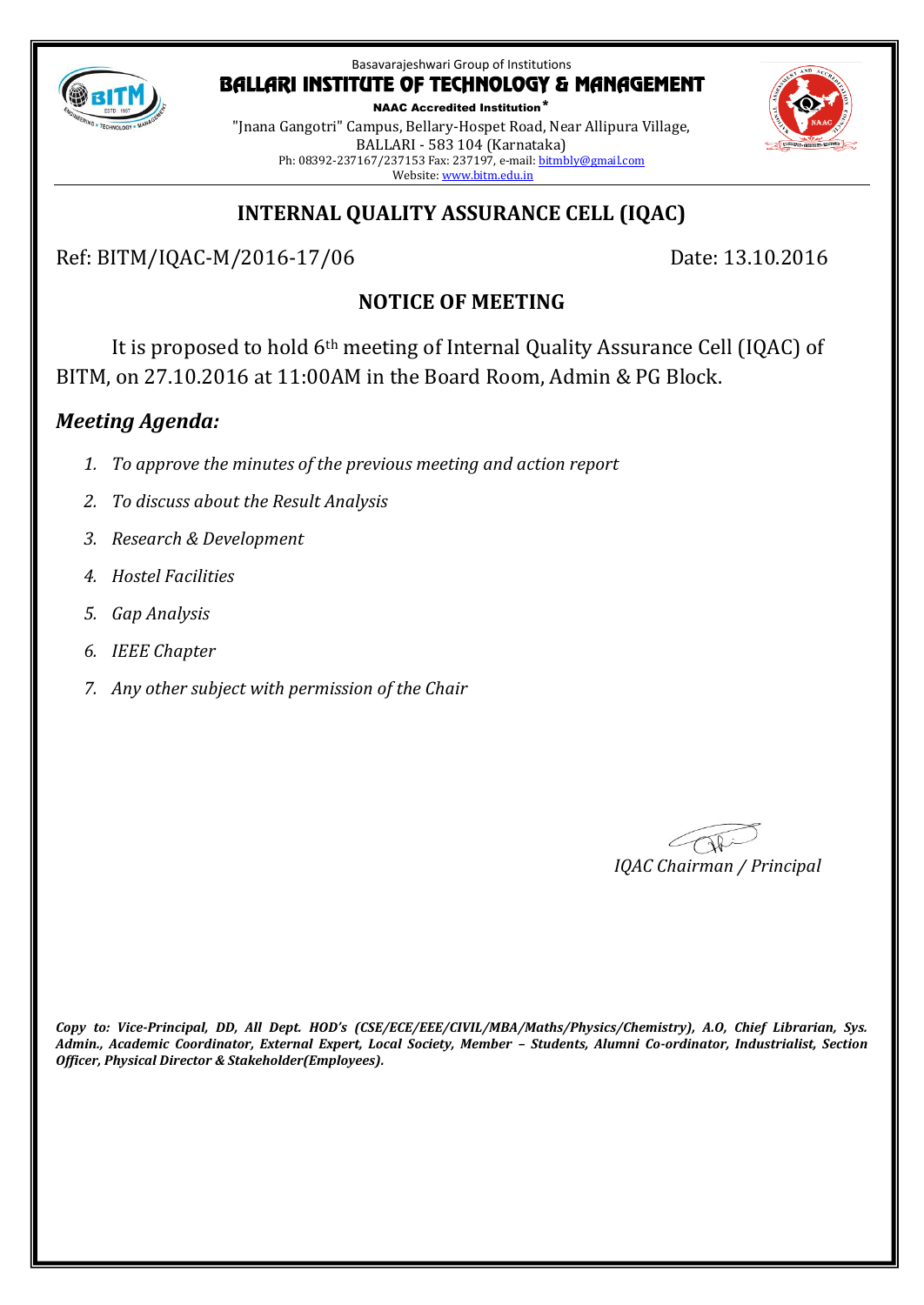

NAAC Accredited Institution\* "Jnana Gangotri" Campus, Bellary-Hospet Road, Near Allipura Village, BALLARI - 583 104 (Karnataka) Ph: 08392-237167/237153 Fax: 237197, e-mail[: bitmbly@gmail.com](mailto:bitmbly@gmail.com) Website[: www.bitm.edu.in](http://www.bec-bellary.com/)



#### **Proceedings of the 6th Internal Quality Assurance Cell(IQAC) committee meeting held on 27.10.2016 at 11:00AM in the Board Room, Admin & PG Block, @ BITM – Ballari**

#### **Members Present:**

| S.No            | <b>Name</b>                                            | <b>Designation</b>      |
|-----------------|--------------------------------------------------------|-------------------------|
| $\mathbf 1$     | Dr. V. C. Patil - Principal                            | Chairman                |
| $\overline{2}$  | Prof. Prithviraj. Y. J - Deputy Director               | <b>Managing Trustee</b> |
| $\overline{3}$  | Dr. R. N. Kulkarni - HOD-CSE                           | Member                  |
| 4               | Dr. U. Eranna - HOD-ECE                                | Member                  |
| 5               | Dr. B. S. Khened - HOD-EEE                             | Member                  |
| $\overline{6}$  | Dr. Yadavalli Basavaraj - HOD-ME                       | Member                  |
| $\overline{7}$  | Dr. K. S. R. Sridhar - Vice-Principal, HOD-Mathematics | Member                  |
| 8               | Dr. T. Machappa - HOD-Physics                          | Member                  |
| 9               | Dr. Suresh - HOD-Chemistry                             | Member                  |
| 10              | Dr. H. Mahabaleswara - HOD-Civil                       | Member                  |
| 11              | Dr. G. P. Dinesh - DEAN - MBA                          | Member                  |
| 12              | Mr. P. Amareshayya - Administrative Officer            | Member                  |
| 13              | Mr. Jaffar Basha - Chief Librarian                     | Member                  |
| 14              | Mr. Anand Krishna Murthy - System Admin.               | Member                  |
| 15              | Prof. Phani Ram Prasad - Academic Co-ordinator         | Member                  |
| 16              | Dr. Mohan Kumar - Member                               | <b>External Expert</b>  |
| 17              | Prof. K. H. Harikumar - Member                         | <b>Local Society</b>    |
| 18              | Mr. Nagesh - Industrialist                             | Member                  |
| 19              | Mr. L. Raghunath - Section Officer                     | Member                  |
| $\overline{20}$ | Mr. Ashok Bhupal - Physical Director                   | Member                  |
| 21              | Mr. Badrinath Deshpande - Stakeholder                  | Member                  |
| 22              | Mr. Mallikarjuna A - Co-ordinator                      | Alumni                  |
| 23              | Ms. Harika - Student                                   | Member                  |
| 24              | Mr. Tanveer Ahmed - Student                            | Member                  |
| 25              | Dr. N. Gururaj - Coordinator                           | <b>Member Secretary</b> |

Following discussion were made in the meeting:

### *1. To approve the minutes of the previous meeting and action report*

Members unanimously approved minutes of the previous meetings along with action taken report.

### *2. To discuss about the Result Analysis*

Chairperson has told the members that the results of even semester of all departments are satisfactory.

Dr. Mohan kumar expressed the opinion that a benchmark has to be set for the results. All the members agreed for this point and chairperson has told the committee that this will be implemented before the next semester examinations.

### *3. Research & Development*

Prof. B. S. Khened coordinator for Research and Development has briefed the committee about the research activities in the institution.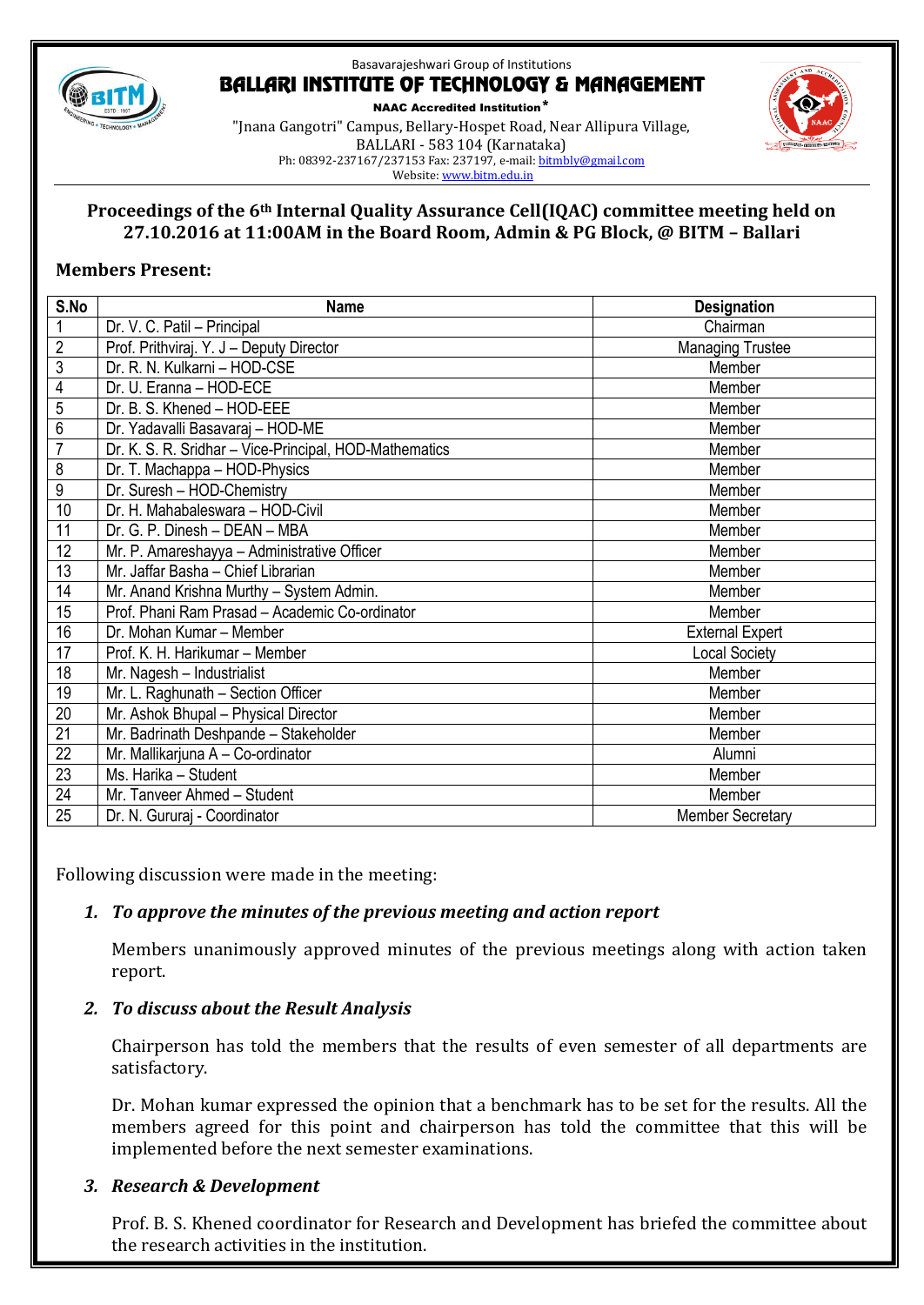

NAAC Accredited Institution\* "Jnana Gangotri" Campus, Bellary-Hospet Road, Near Allipura Village, BALLARI - 583 104 (Karnataka) Ph: 08392-237167/237153 Fax: 237197, e-mail[: bitmbly@gmail.com](mailto:bitmbly@gmail.com) Website[: www.bitm.edu.in](http://www.bec-bellary.com/)



Dr. V. C. Patil, chairperson has expressed the opinion that the research articles should be published in reputed international journals with good impact factor and index.

All the HOD's agreed for this.

#### *4. Hostel Facilities*

Hostel coordinator Dr. K. S. R. Sridhar has told the committee about the facilities in the hostel, total number of students in the hostel, rules and regulations of the hostel.

Committee members told the coordinator that cleanliness should be maintained in and around the hostel. Hygiene should be maintained in the hostel mess.

#### *5. Gap Analysis*

Dr. V. C. Patil asked the HOD's to identify the gaps between university curriculums with present scenario in the industry.

Mr. Nagesh member from industry, urged that some extra certification courses, good projects other than university syllabus will help the students to place in the industries.

The HOD's agreed for this and will be planned after the semester examination.

#### *6. IEEE Chapter*

Dr. V. C. Patil chairperson explains the importance of IEEE chapter to the institution. He also gave the statistics of number of staff and students taken the membership of IEEE, number of conferences / workshops conducted under IEEE chapter.

### *7. Any other subject with permission of the Chair*

**-----**

**Meeting ended with vote of thanks to the Chair.**

 *Member Secretary IQAC Chairman Dr. N. Gururaj / Prof. Mathematics Dr. V. C. Patil / Principal*